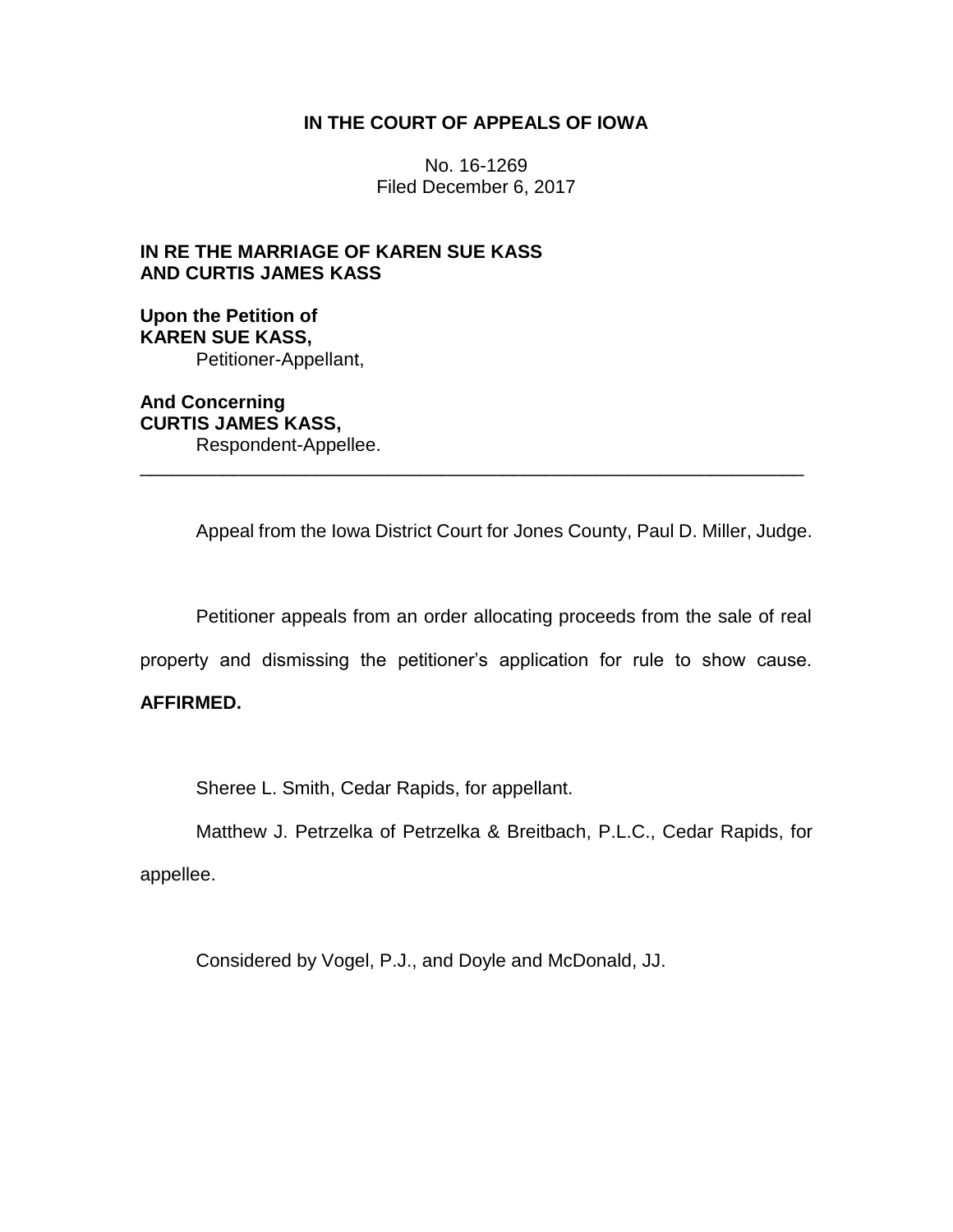#### **MCDONALD, Judge.**

This appeal arises out of the dissolution of the marriage of Karen and Curtis Kass. The petition was filed in June 2010. The case was not complicated. Nonetheless, here we are, seven years later, and the case continues on, a perpetual motion machine equal parts tomfoolery, incompetence, and neglect. We need not recount the entire procedural history of the case for the purposes of this appeal. In short, the decree was entered in April 2013. The decree divided the parties' personal and real property and included a provision requiring that certain farmland be sold at public auction and the proceeds be divided. After the district court entered its decree, the petitioner's counsel needlessly litigated and relitigated collateral issues related to the sale of the farmland until it was sold in May 2016. This appeal was initiated by Karen and arises out of the district court's order of June 2016, which divided the proceeds of the farm sale and denied Karen's application for rule to show cause.

In her first issue on appeal, Karen challenges the property division. Specifically, she contends that the district court's valuation of a particular piece of real property was in error and that the property division and equalization payment were thus also in error. The property division was set forth in the decree entered in April 2013. Karen timely filed a notice of appeal in May 2013, but she dismissed the appeal. The June 2016 order was a collateral order independent of the decree. Karen's challenge to the property division in the decree is three years too late and not properly before this court. *See Bd. of Water Works Trustees v. City of Des Moines*, 469 N.W.2d 700, 703 (Iowa 1991) ("Plaintiff's appeal was filed within thirty days of the court's ruling on the sanctions motion but it was not filed within thirty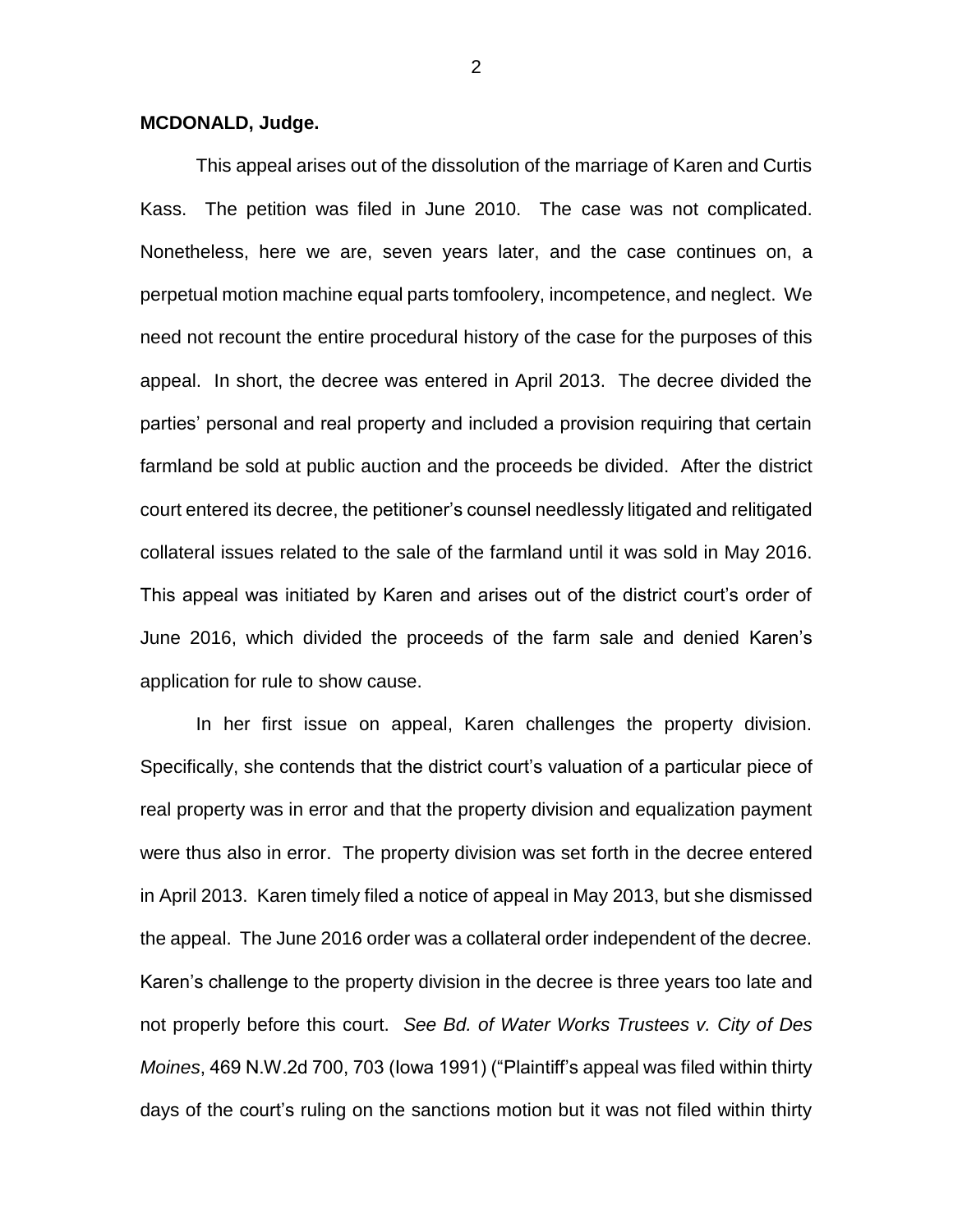days of the order finally disposing of plaintiff's lawsuit. Thus, we conclude that plaintiff timely appealed only the district court's ruling on sanctions and not the rulings on the merits of its lawsuit. Therefore, we do not consider other assignments of error raised by plaintiff bearing on the main case."); *Hayes v. Kerns*, 387 N.W.2d 302, 308 (Iowa 1986) (holding appellate court only had jurisdiction to address an issue raised in a supplemental order, not all the issues in the original judgment); *In re Fenchel*, 268 N.W.2d 207, 209 (Iowa 1978) (holding a party appealing from a supplemental decree deciding an issue reserved in the original decree may challenge only the supplemental decree's provisions).

In her second and third issues on appeal, Karen challenges the district court's dismissal of her application for rule to show cause. Karen first contends the matter should be remanded because she did not have notice the district court was going to hold a hearing on her application. The argument is unavailing. At the hearing at issue, the district court explicitly stated it was going to address and resolve the application for contempt, and petitioner's counsel did not object or request additional time. Error is not preserved on the issue. *See Van Iperen v. Van Bramer*, 392 N.W.2d 480, 486 (Iowa 1986).

Even if error were preserved, the petitioner would not be entitled to any relief because the claim is directly contrary to the record. The record reflects the district court entered a scheduling order for a combined hearing on the allocation of the proceeds of the farm sale and on the contempt application. Karen's counsel understood the combined hearing encompassed the application for contempt. Prior to the hearing, Karen's counsel filed a document entitled Petitioner's Requested Relief for Contempt, Resolution of Farm Sale Proceeds and Settlement

3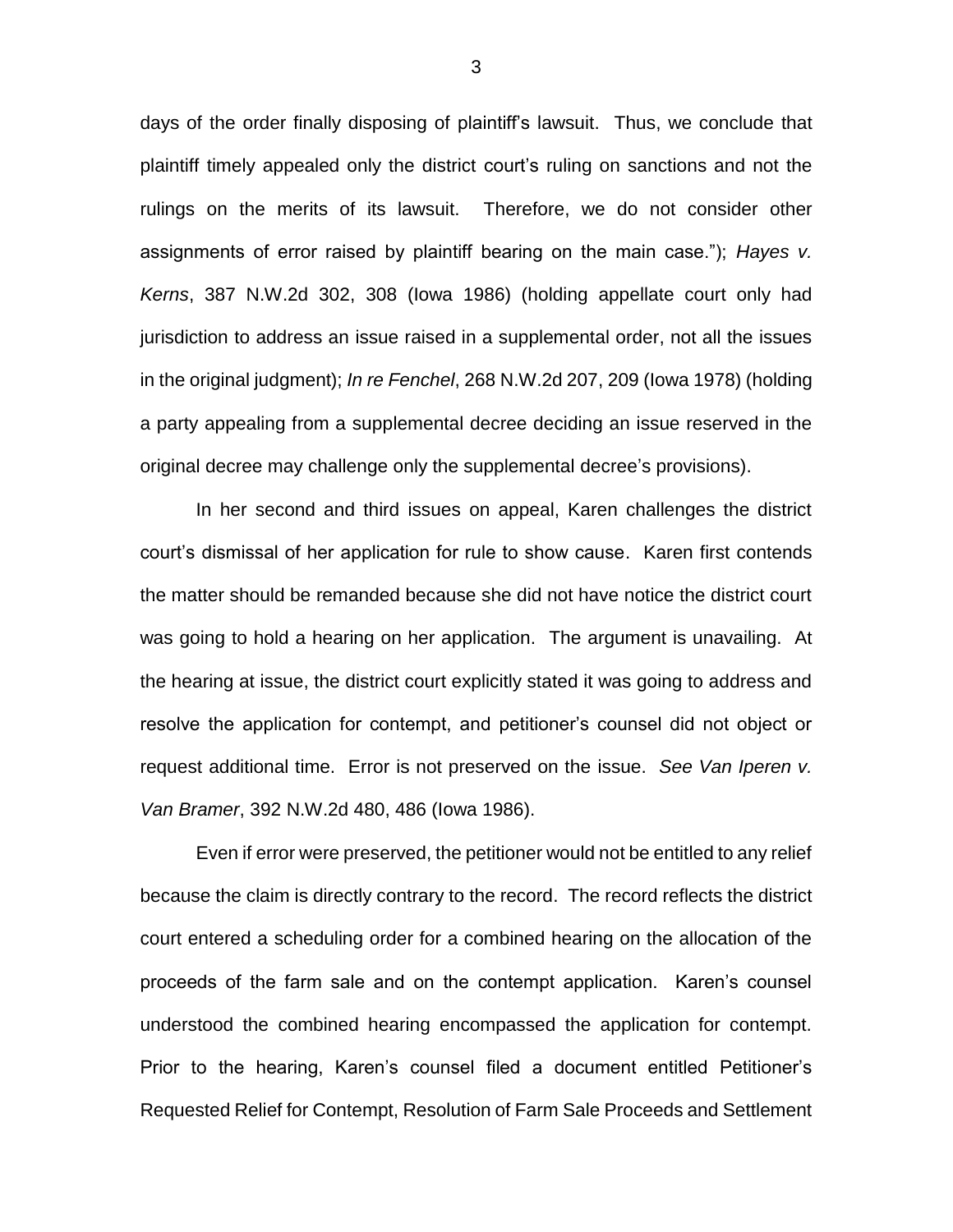of Other Post-Dissolution Issues. Counsel also filed exhibits in support of the hearing, including an Affidavit of Attorney Fees for Contempt. Counsel did not object to the contempt hearing. Indeed, counsel was prepared for the contempt hearing with witnesses and exhibits. It is clear counsel had actual notice of the contempt hearing. Her arguments to the contrary are disingenuous, at best.

Karen next challenges the merits of the district court's ruling on the application of the rule to show cause. Iowa Code section 598.23 (2009) provides that "If a person against whom a . . . final decree has been entered willfully disobeys the order or decree, the person may be cited and punished by the court for contempt." The contempt statute provides only that a person "may" be cited and punished for contempt. Iowa Code § 598.23. Thus, "a trial court is not required to hold a party in contempt even though the elements of contempt may exist." *In re Marriage of Swan*, 526 N.W.2d 320, 327 (Iowa 1995). Because the statute provides for the exercise of trial court discretion in citing and punishing a person for contempt, our review of the district court's denial of the application is for an abuse of discretion. *See id.* Further, we will affirm the judgment of the district court unless it is demonstrated the district court grossly abused its discretion in denying the application. *See id.*

The basis for the application to hold Curtis in contempt was his failure to sign a sales agreement as directed in a court order. In the absence of Curtis's signature, the sale fell through. Curtis testified extensively regarding the reasons he did not sign the document, including the fact that the signing was hastily arranged and his lawyer was not present at the signing. The district court concluded under the unique facts of this case, where the parties, or at least their

4